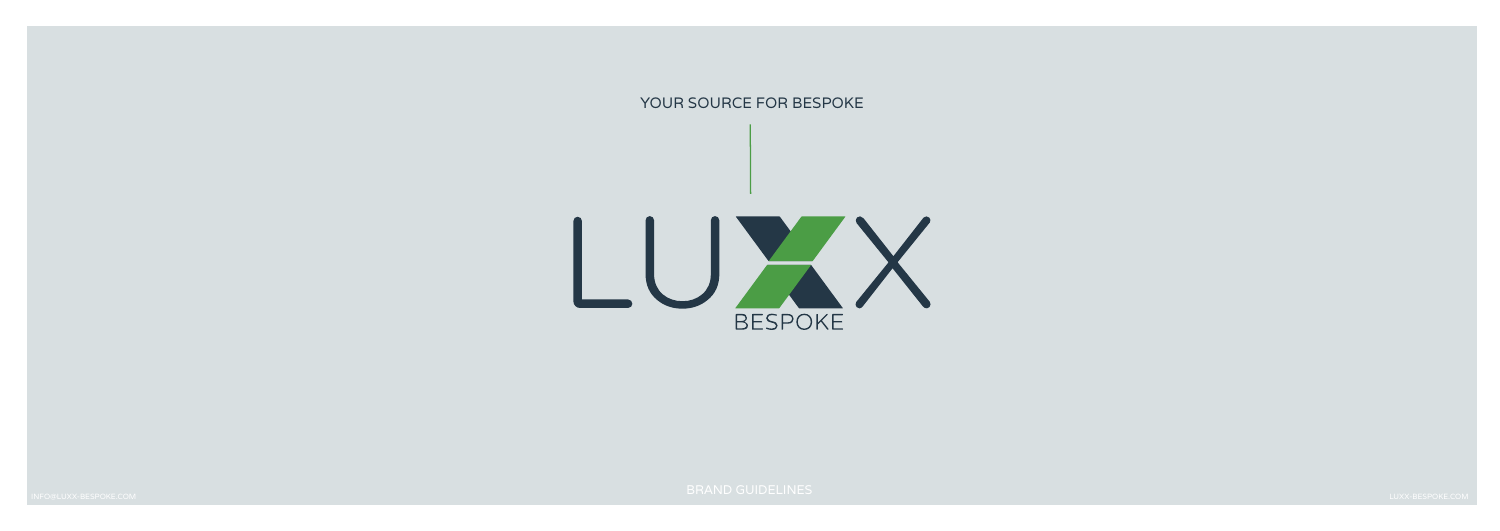

## **CONTENTS**

INFO@LUXX-BESPOKE.COM BRAND GUIDELINES

### LUXX BESPOKE BRAND GUIDELINES

- 
- 
- 
- 
- 
- 
- 
- 
- 
- 
- 
- 
- 
- 
- 
- 
- 

Page 3 - Our Logos Page 4 - MASTER Logo Page 5 - MASTER Logo Adaptations Page 6 - PRIMARY Logo Page 7 - PRIMARY Logo Adaptations Page 8 - X BESPOKE Logo Page 9 - X-BESPOKE Logo Adaptations Page 10 - X MARK Logo Page 11 - X-MARK Logo Adaptations Page 12 - Spacing Page 13 - Our Colours Page 14 - Authorised Distributor Landscape Logo Page 15 - Authorised Distributor Stacked Logo Page 16 - Fonts Page 17 - Headers & Copy Writing Page 18 - Patterns & Shapes Page 19 - The Do Not List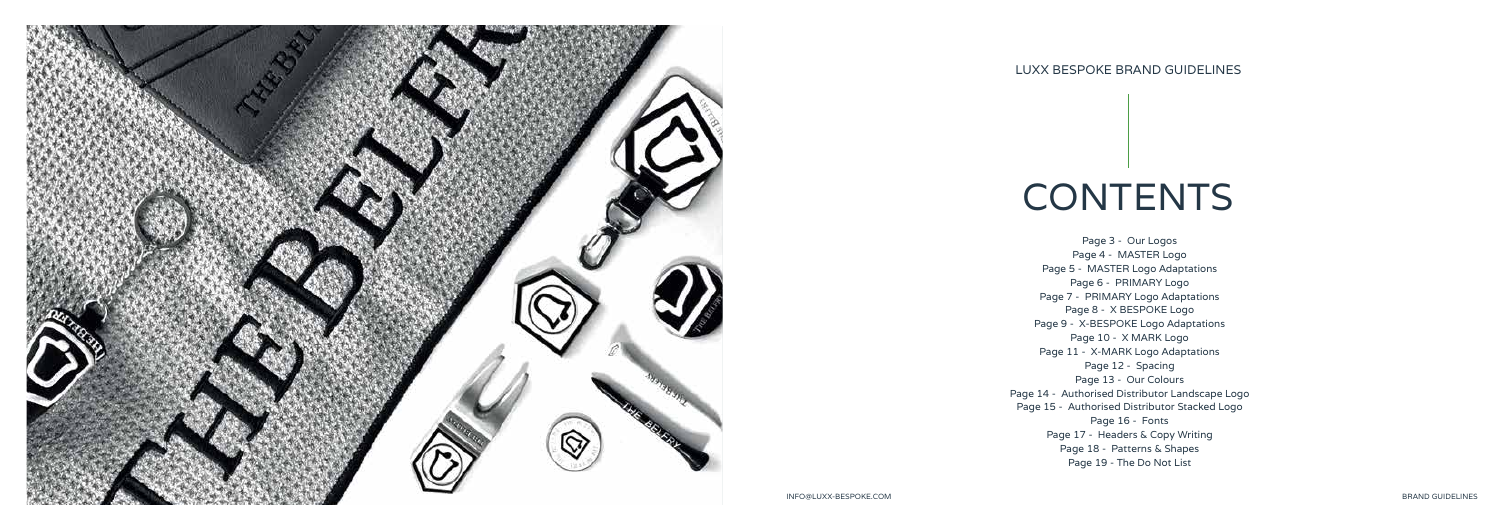

YOUR SOURCE FOR BESPOKE

INFO@LUXX-BESPOKE.COM BRAND GUIDELINES | PAGE 3

LUXX BESPOKE

# OUR LOGOS

We have four logo types:

(1) MASTER LOGO

(2) PRIMARY LOGO

(3) X-BESPOKE LOGO

(4) X MARK

(1)





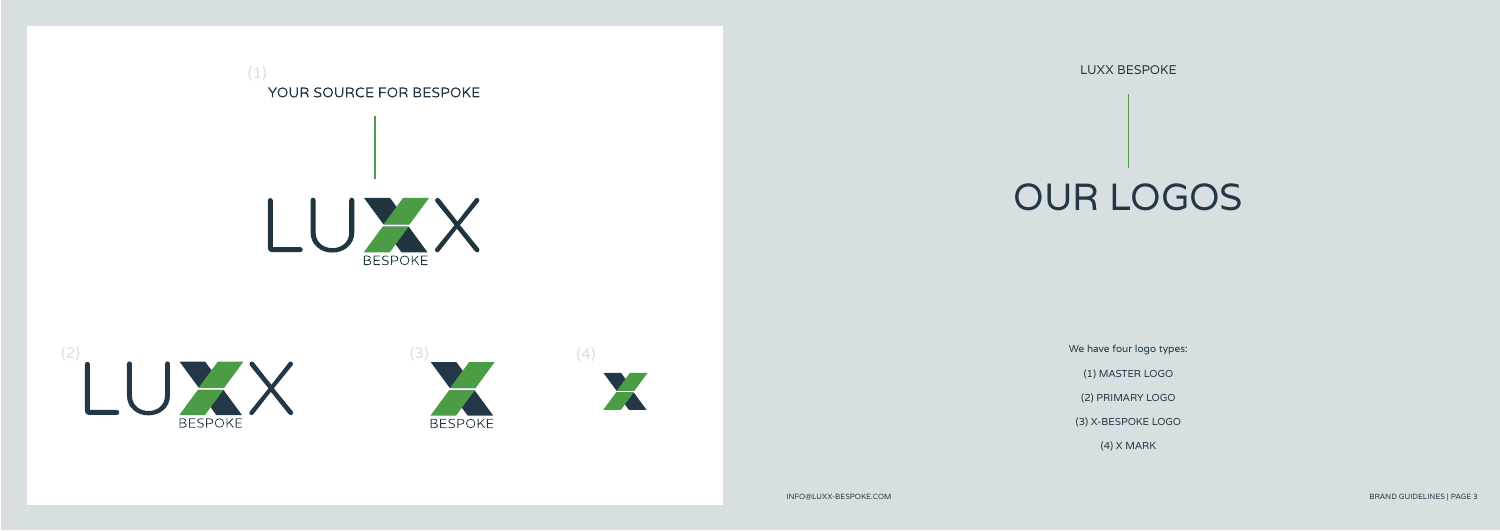LUXX BESPOKE

# MASTER LOGO

### YOUR SOURCE FOR BESPOKE



Our MASTER LOGO features the PRIMARY LOGO underneath our brand strapline. This logo is to be used on all front covers and main introductions such as on mailshots print advertising and websites.

PANTONE COLOURS: 7546C & 362C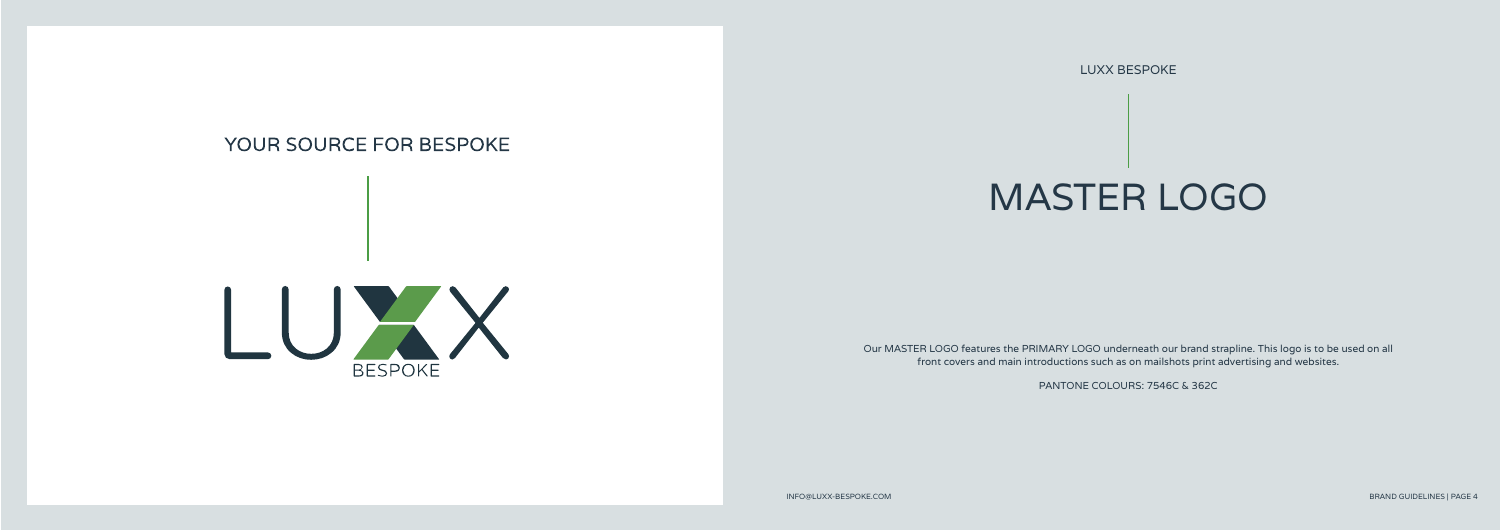

LUXX BESPOKE

# MASTER LOGO ADAPTATIONS

MASTER LOGO full colour permissible backgrounds: (PANTONE: WHITE - PANTONE: 7541C - PANTONE: 7527C)

MASTER LOGO reverse requires exchanging PANTONE: 7546 for PANTONE: WHITE and cannot be exchanged with any alternative colours. Permissible background: (PANTONE: 7546C)

MASTER LOGO 1 colour permissible pantones: (PANTONE: WHITE - PANTONE 7546C) Permissible backgrounds: (PANTONE: 7546C - PANTONE: 7541C - PANTONE: 7527C - PANTONE: WHITE)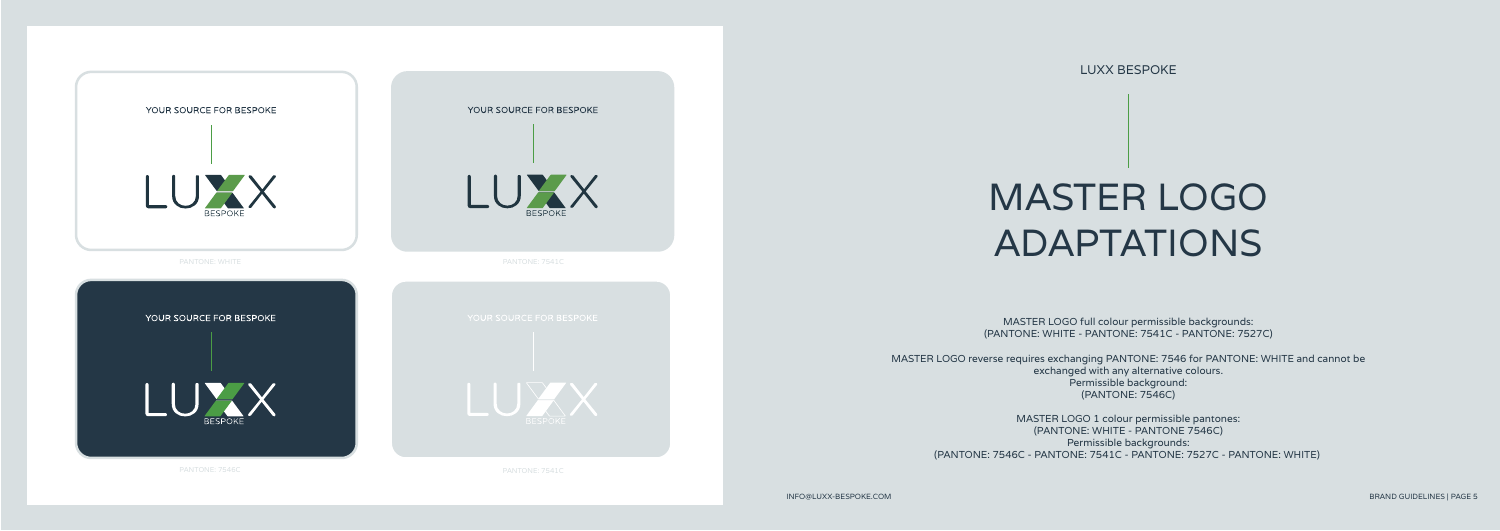LUXX BESPOKE

## PRIMARY LOGO

The PRIMARY logo can feature on all assets, it is to be used if the MASTER LOGO cannot fit or be legible and it is to take priority over the the X-BESPOKE and X-MARK logos.

PANTONE COLOURS: 7546C & 362C

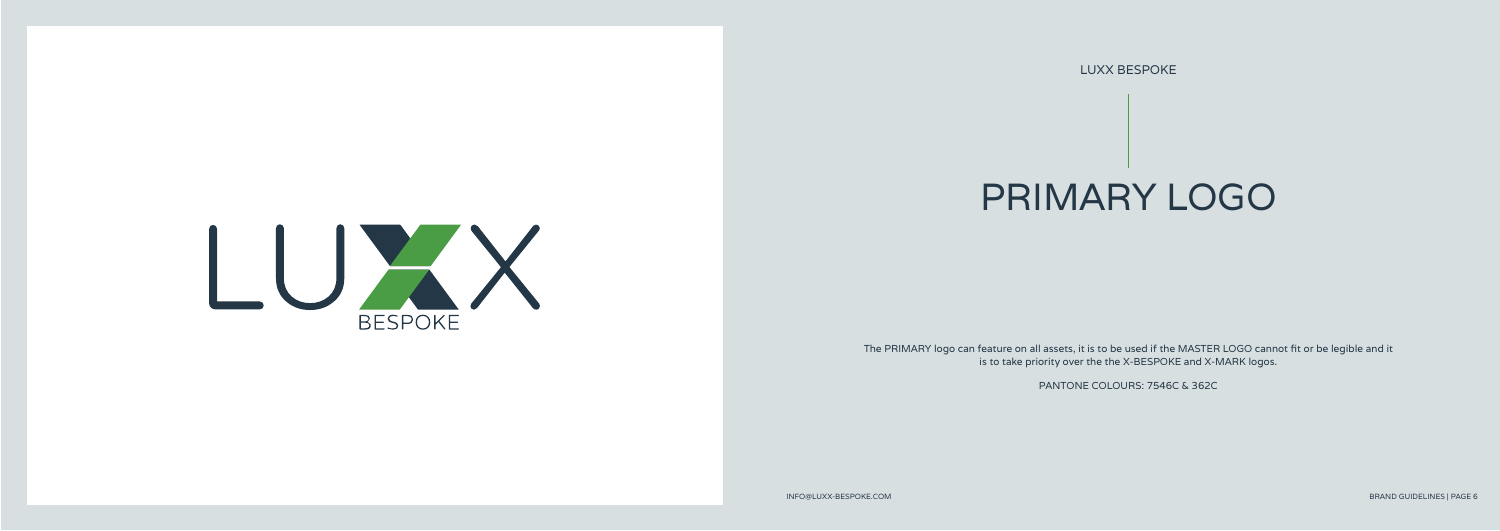LUXX BESPOKE

# PRIMARY LOGO ADAPTATIONS

PRIMARY LOGO full colour permissible backgrounds: (PANTONE: WHITE - PANTONE: 7541C - PANTONE: 7527C)

PRIMARY LOGO reverse requires exchanging PANTONE: 7546 for PANTONE: WHITE and cannot be exchanged with any alternative colours. Permissible background: (PANTONE: 7546C)

PRIMARY LOGO 1 colour permissible pantones: (PANTONE: WHITE - PANTONE 7546C) Permissible backgrounds: (PANTONE: 7546C - PANTONE: 7541C - PANTONE: 7527C - PANTONE: WHITE)

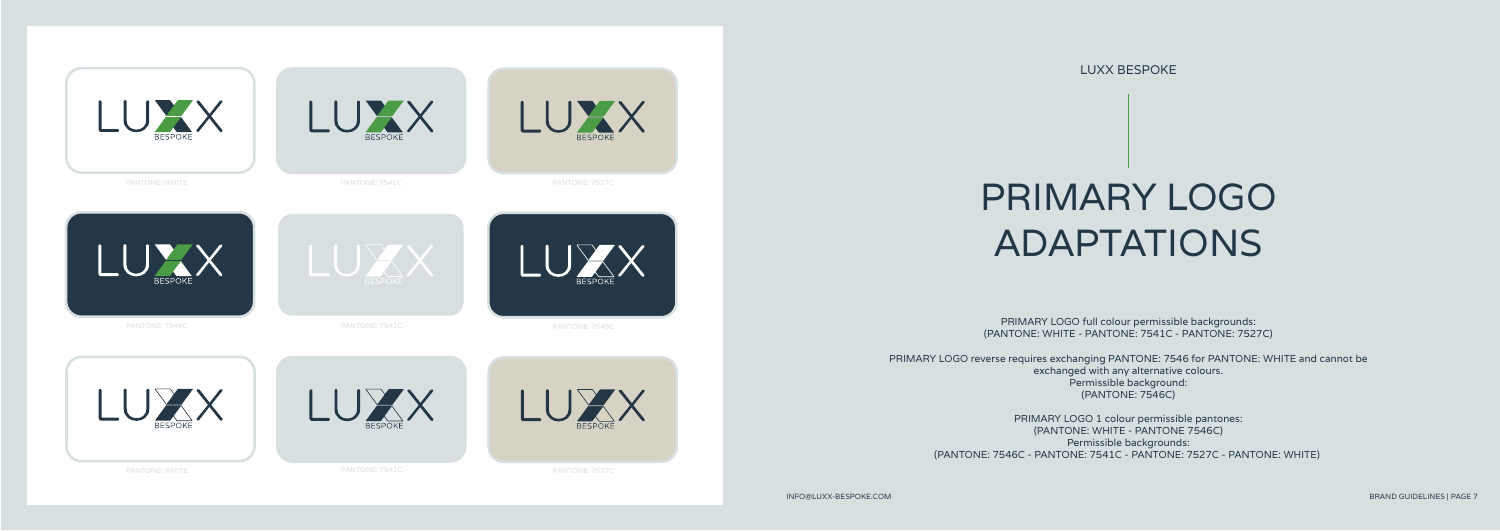LUXX BESPOKE

# X-BESPOKE LOGO

Our X-BESPOKE logo provides a stacked alternative to the PRIMARY LOGO and can be applied to all printed media as well as product labels and web graphics

PANTONE COLOURS: 7546C & 362C

**BESPOKE**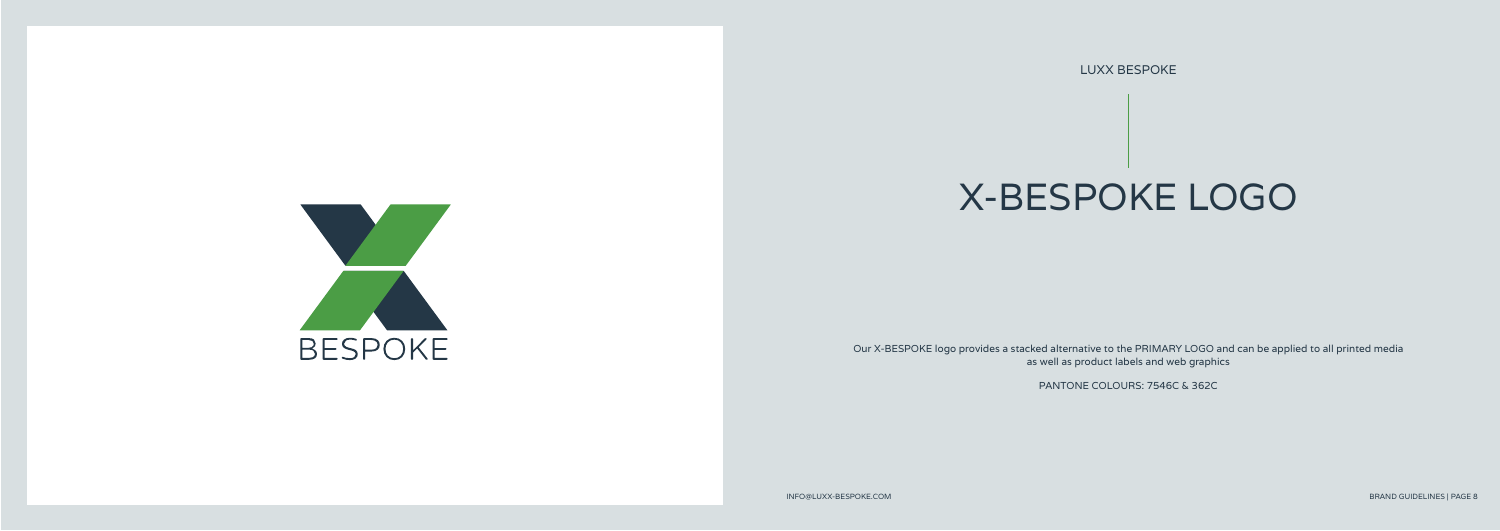LUXX BESPOKE

# X-BESPOKE LOGO ADAPTATIONS

X-BEPOKE LOGO full colour permissible backgrounds: (PANTONE: WHITE - PANTONE: 7541C - PANTONE: 7527C)

X-BESPOKE LOGO reverse requires exchanging PANTONE: 7546 for PANTONE: WHITE and cannot be exchanged with any alternative colours. Permissible background: (PANTONE: 7546C)

> X-BESPOKE LOGO 1 colour permissible pantones: (PANTONE: WHITE - PANTONE 7546C) Permissible backgrounds: (PANTONE: 7546C - PANTONE: 7541C - PANTONE: 7527C - PANTONE: WHITE)

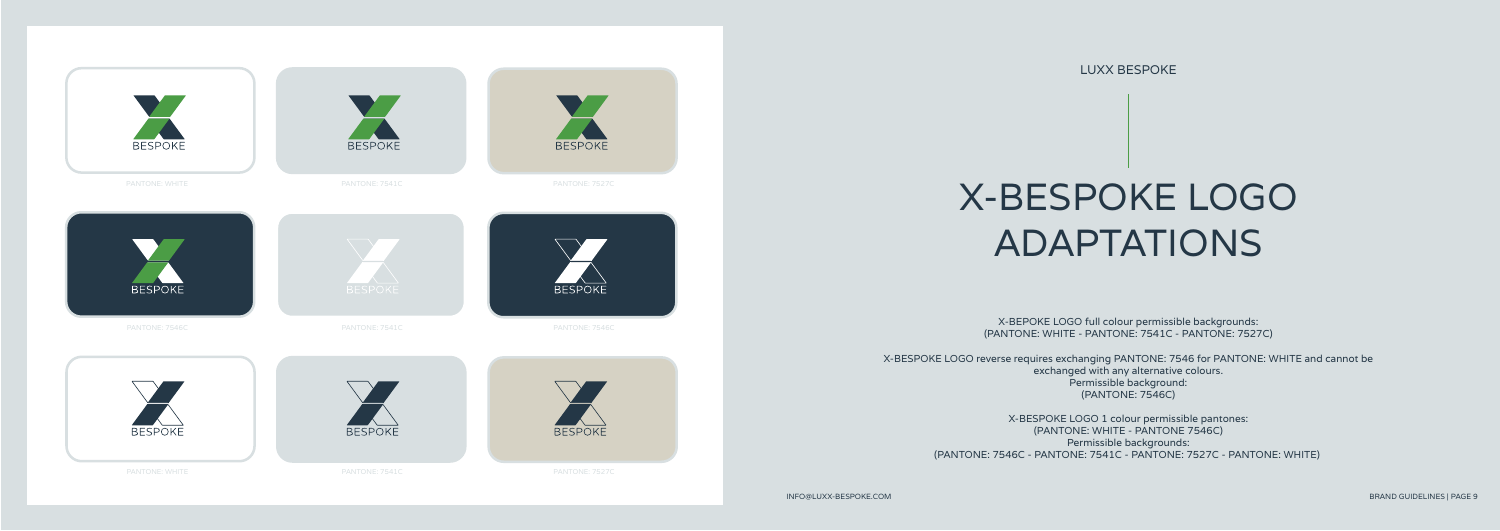LUXX BESPOKE

## X-MARK



The X-MARK is only to be used if all the other logo assets either do not fit or are not legible due to embellishment restrictions or file sizes such as the use of a Favicon online.

PANTONE COLOURS: 7546C & 362C

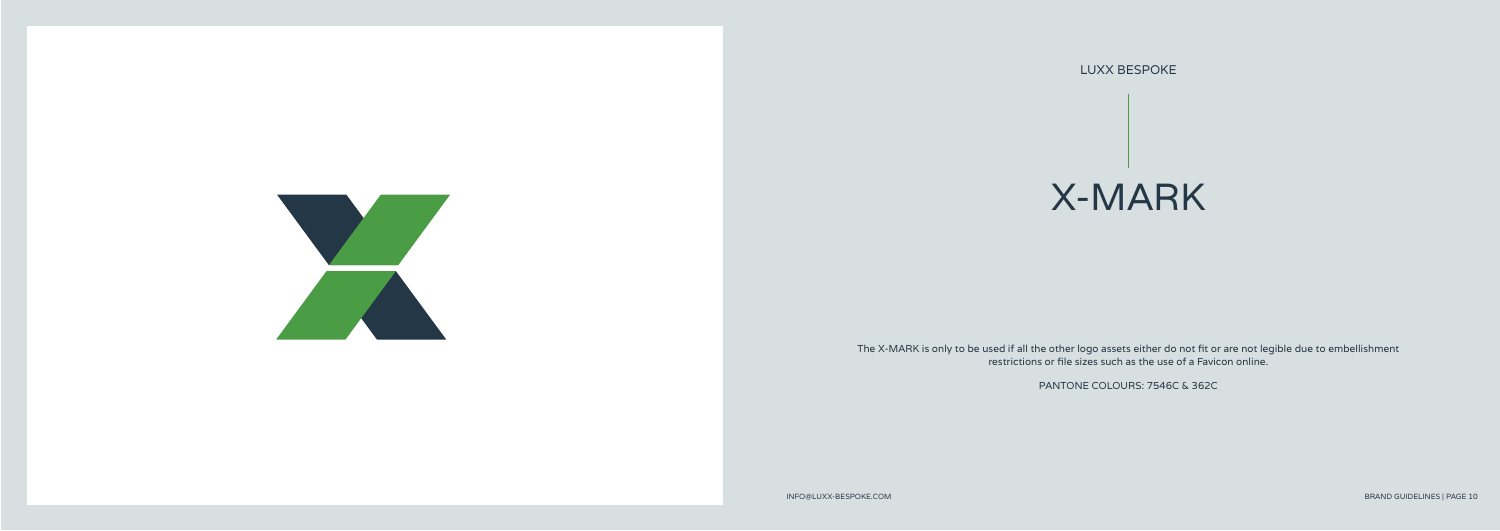



The X-MARK is our most playful logo asset and can be applied in a far broader range of colours and differing background colours. Adjacent are some examples of playful use of colour on various backgrounds. However, any full colour or reverse colour applications do need to comply with the following instructions that are in line with the other logo assets:

> X-MARK full colour permissible backgrounds: (PANTONE: WHITE - PANTONE: 7541C - PANTONE: 7527C)

X-MARK reverse requires exchanging PANTONE: 7546 for PANTONE: WHITE and cannot be exchanged with any alternative colours. Permissible background: (PANTONE: 7546C)



XXI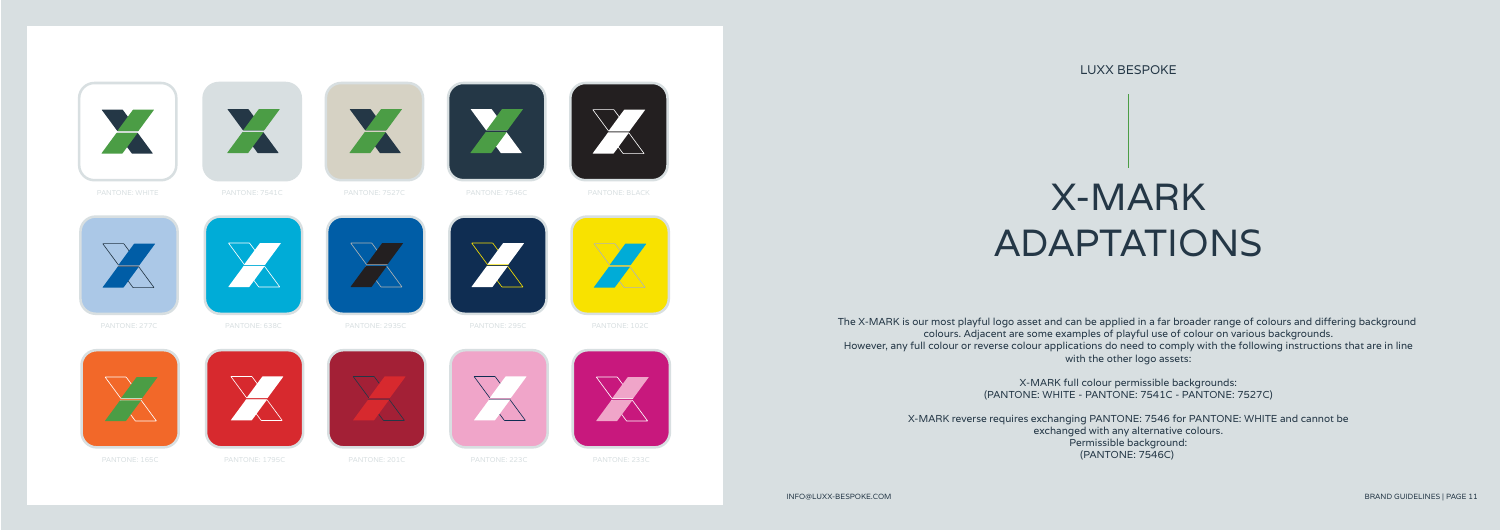

SPACING

Space around all the logo assets is important and can be measured by using the X MARK from the logo, placing it on all sides of the logo as illustrated creating a minimum proportionate boundary of the height of the X-MARK to ensure consistency.

For text assets, use the word LUXX in capitals and at the same size that you are typing to use as a guide as illustrated on the adjacent page.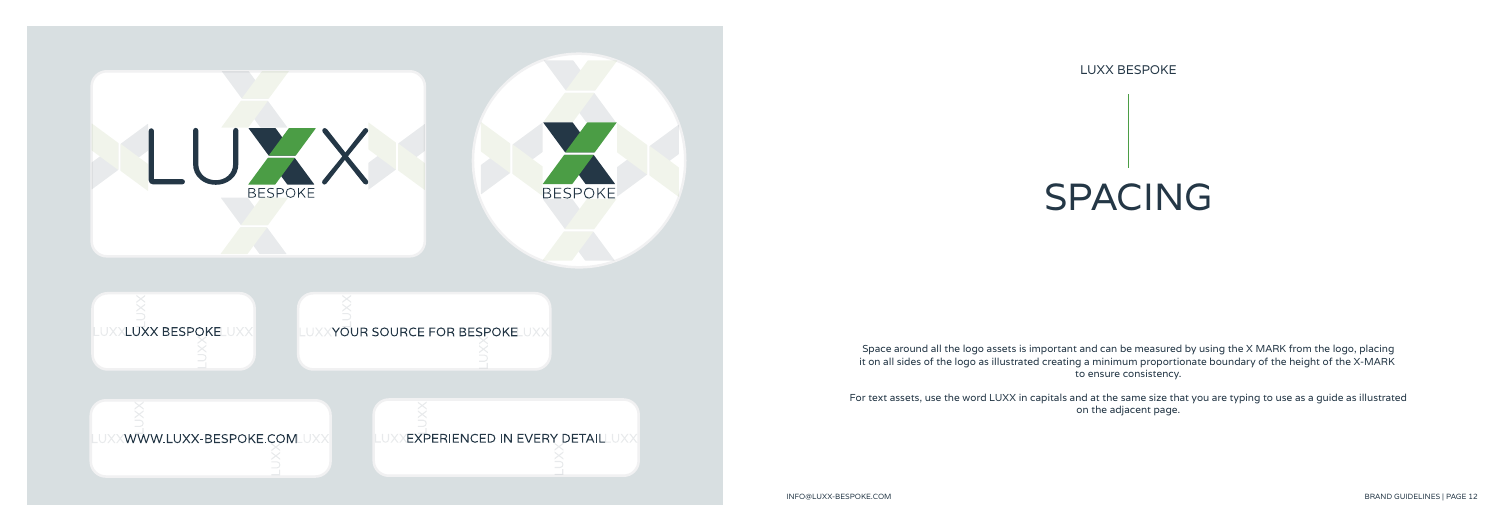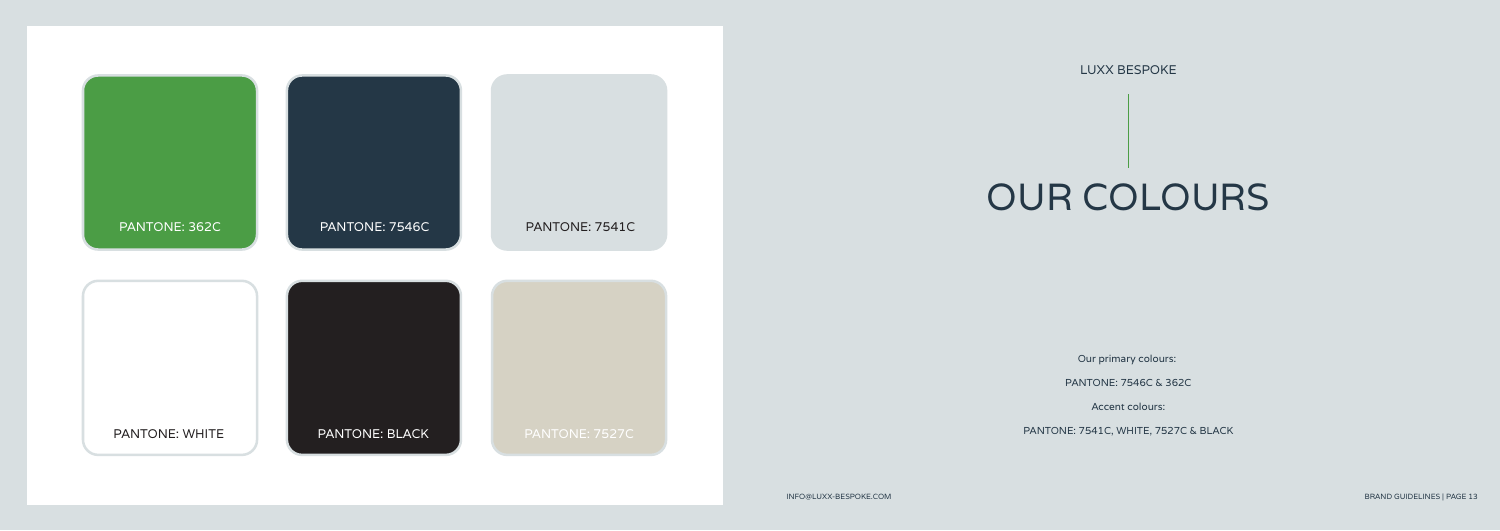LUXX BESPOKE



Our AUTHORISED DISTRIBUTOR logo is to be used when identifying involvement with the supply of LUXX BESPOKE products in territories serviced by an authorised distributor.

PANTONE COLOURS: 7456C, 362C, 7541C & WHITE

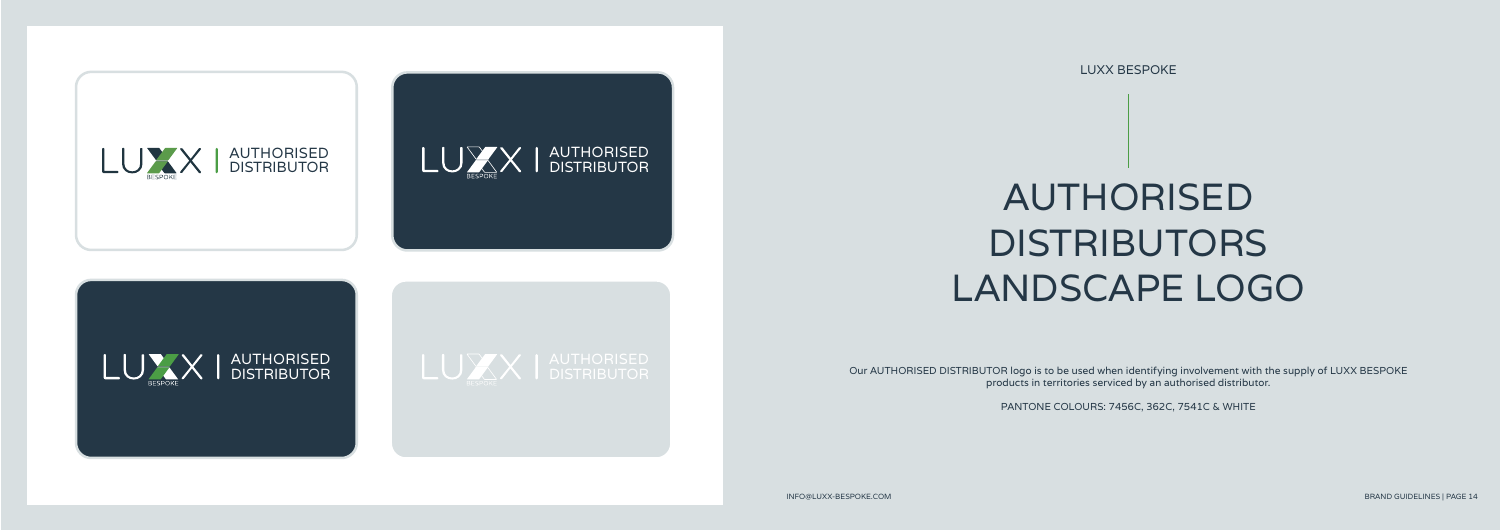LUXX BESPOKE

# AUTHORISED **DISTRIBUTORS** STACKED LOGO

Our AUTHORISED DISTRIBUTOR logo is to be used when identifying involvement with the supply of LUXX BESPOKE products in territories serviced by an authorised distributor.

PANTONE COLOURS: 7456C, 362C, 7541C & WHITE

The reverse logo can only be applied to background colour 7456C and the 1 colour white logo to background colours 7456C & 7541C

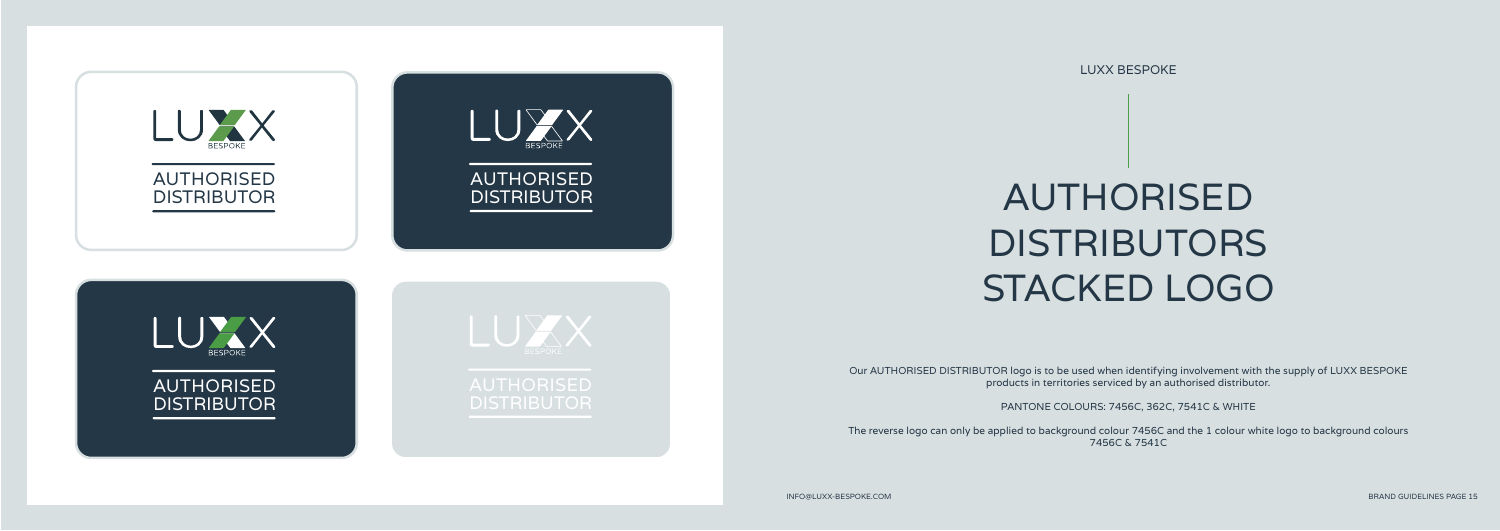LUXX BESPOKE

FONTS

FONT NAME: VARELA

TEXT SIZES: HEADING - 30 SUB HEADING - 10 BODY COPY - 8 SMALL COPY - 6

APPROVED PANTONE COLOURS: 7546C & WHITE

### HEADING

A B C D E F G H I J K L M a b c d e f g h i j k l m 0 1 2 3 4 5 6 7 8 9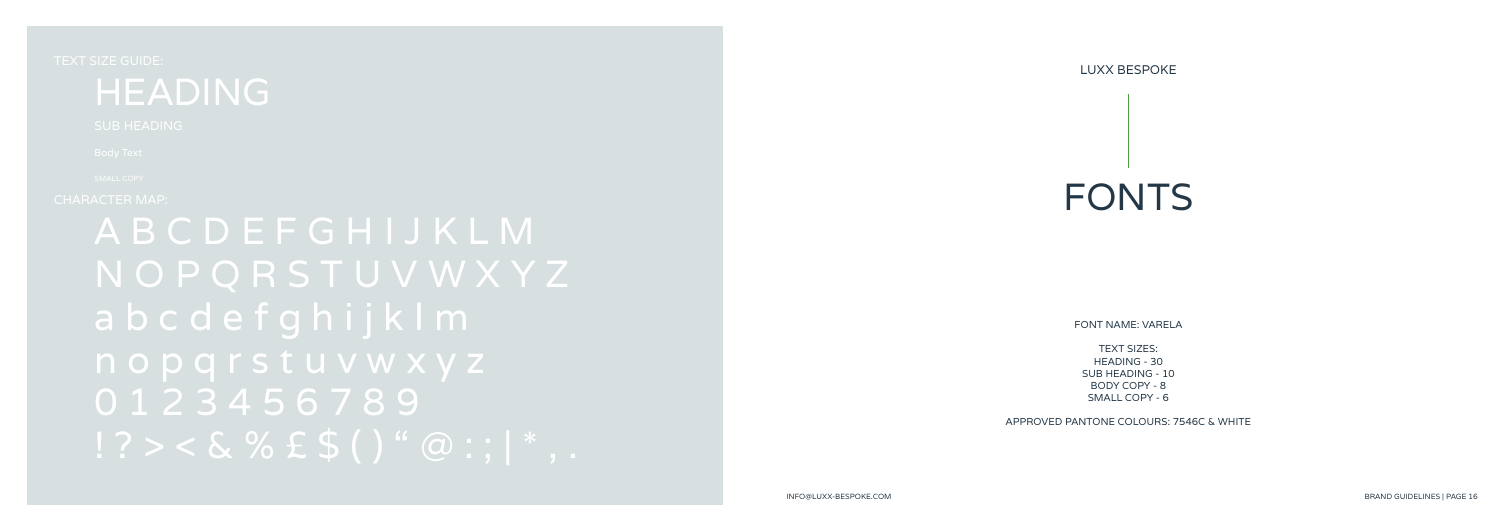# HEADERS AND COPY WRITING

 Note the header examples on the adjacent page and the utilisation of a SUB HEADING, our vertical link Green (PANTONE: 362C) maintained on all assets, printed and digital. The header can either be featured in its 2 colour format (PANTONE: 7456C & 362C) line leading to the HEADING underneath. This design is a unique feature of the LUXX BESPOKE corporate identity and is to be or as a 1 colour asset in PANTONE: WHITE

 $T_{\rm eff}$  or  $T_{\rm eff}$ All headers and text is to be centred whenever possible and the use of CAPITAL LETTERS is preferred on headings, sub-headings and small copy.

Ensure when writing copy the text is in either PANTONE: 7456C or WHITE.

LUXX BESPOKE

### HEADER EXAMPLE

### HEADER EXAMPLE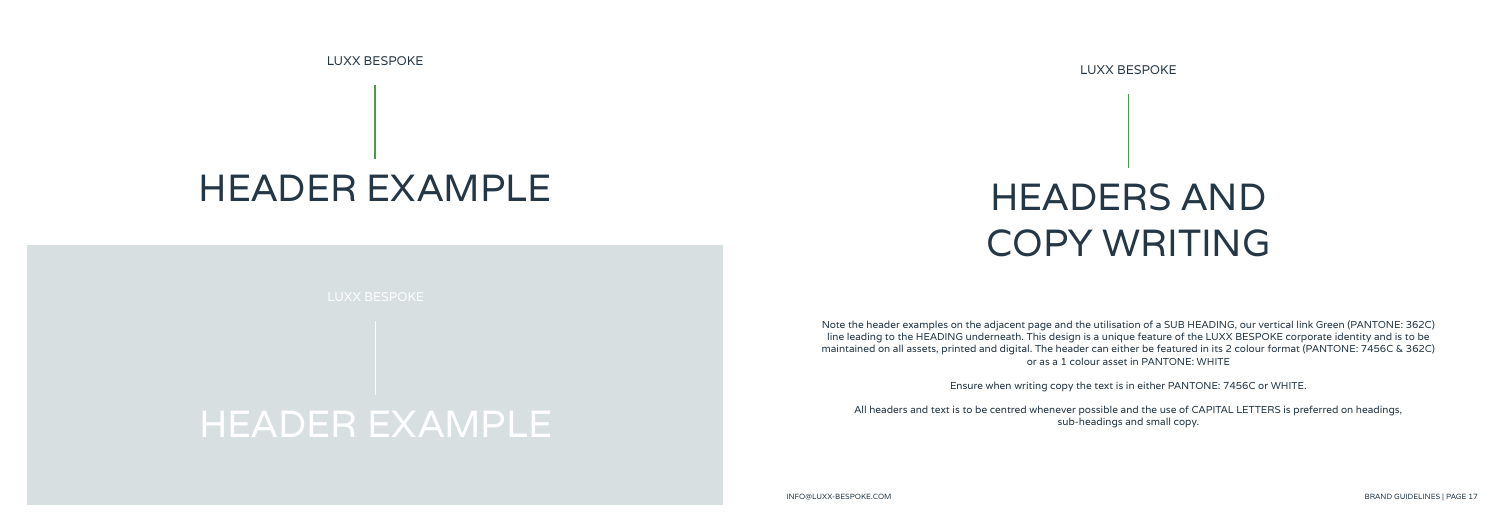

LUXX BESPOKE

PATTERNS AND SHAPES

Our pattern and shape assets are derived from the X in our logo and can be used in many ways to enhance print or digital media. Here are some examples:

(1) Image window

(2) Website button

(3) Colour indicator

(4) Pattern

(5) Page number







7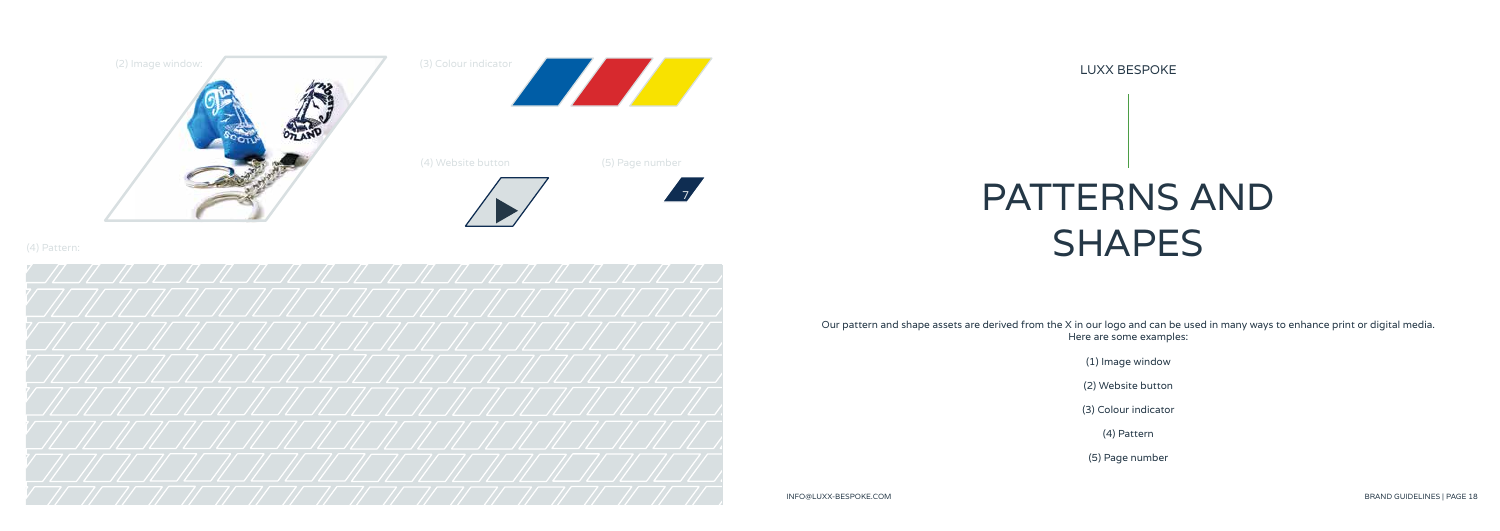# THE DO NOT LIST

 $\boldsymbol{\chi}$ 

In order to retain the integrity and style of the LUXX BESPOKE brand it is strictly prohibited to alter or deviate in anyway

from the guidance in this document.

On the adjacent page are examples of what is not permitted, these include but are not limited to:

Bespoke  $\infty$ 

DO NOT INCLUDE PATTERNS OR SHAPES THAT ARE NOT IN THE GUIDANCE

LUXX WE GO BEYOND YOUR IMAGINATON**BESPOKE** 



 $\propto$ 











DO NOT USE COLOURS OTHER THAN FROM THE PROVIDED LISTS DO NOT ALTER LAYOUT DO NOT ALTER TEXT OR FONTS DO NOT ALTER PROPORTIONS DO NOT ROTATE ELEMENTS DO NOT ADD ELEMENTS OR FEATURES NOT NOT COMBINE LOGOS DO NOT PRODUCE OTHER STRAPLINES

**BESPOKE** 



LUXX

 $\propto$ 

 $\propto$ 

**BESPOKE**